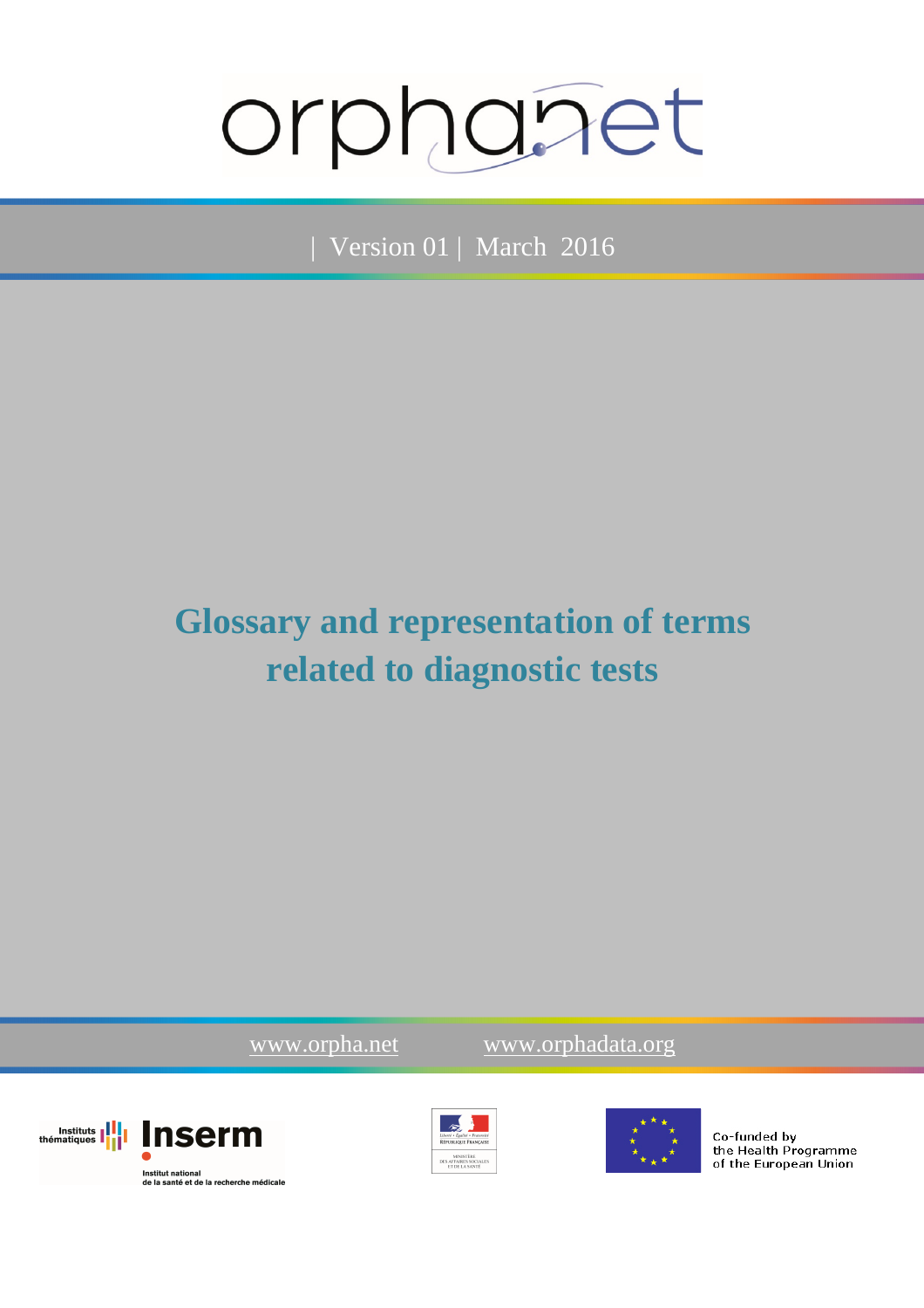## **Table of contents**

| L                |  |
|------------------|--|
| $\Pi$ .          |  |
| 1.               |  |
| $2^{\circ}$      |  |
| 3.               |  |
| $\overline{4}$ . |  |
| .5.              |  |
| 6.               |  |
| 7.               |  |
| 8.               |  |
| 9.               |  |
| 10.              |  |
| 11.              |  |
| 12.              |  |
| III.             |  |
| 1.               |  |
| 2.               |  |
| 3.               |  |
| 4.               |  |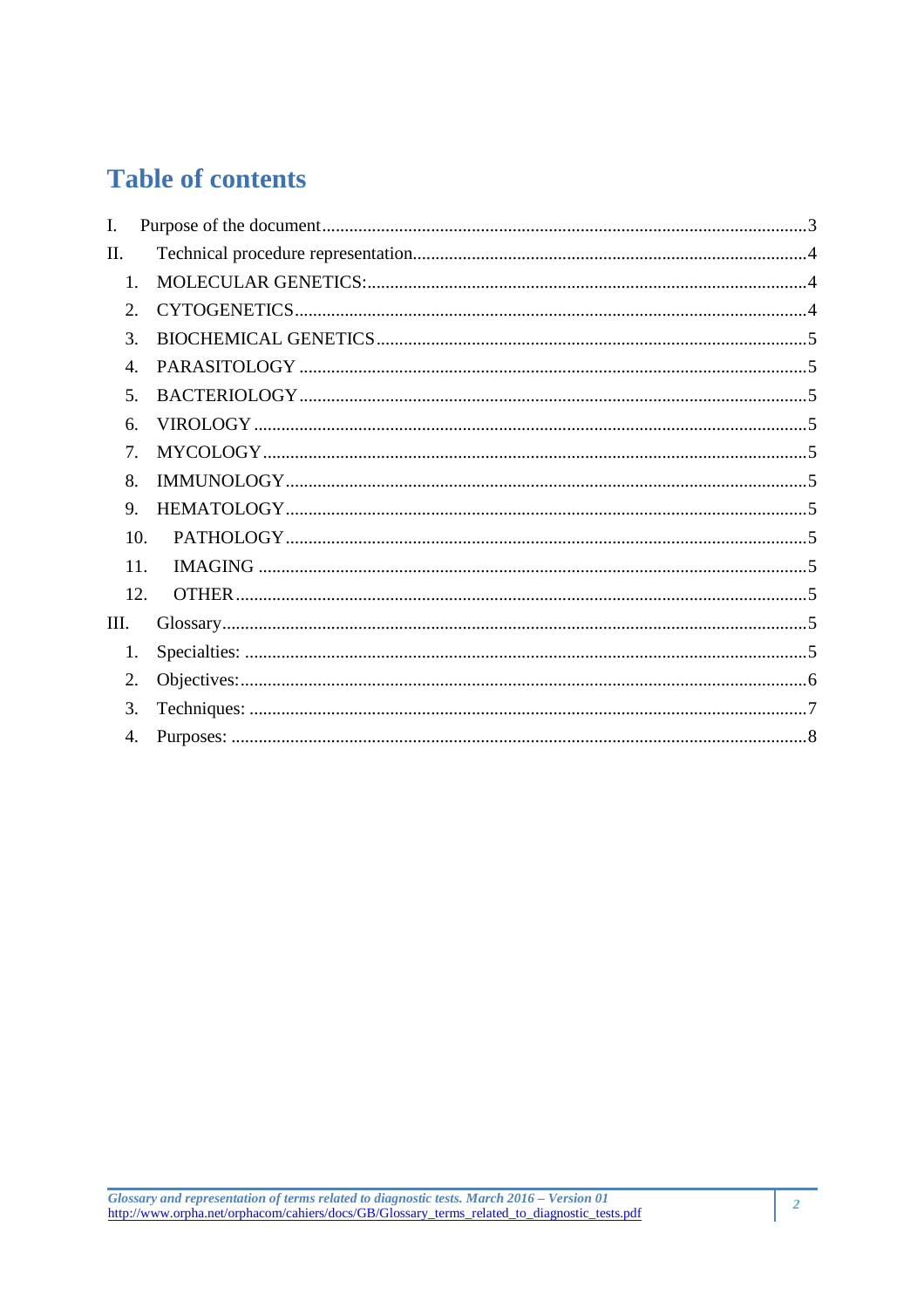## **I. Purpose of the document**

Orphanet offers a directory of diagnostic tests intended to help professionals to obtain a timely and accurate diagnosis for the patients affected by a rare disease (for more information, please refer to the "Data Collection and update of diagnostic tests" procedure, soon available).

Every diagnostic test in Orphanet is tagged, at least, with one **technical procedure** and one **purpose**.

The **technical procedure** is defined with a three level representation, if applicable: specialty, objective and technique:

- Specialty: Main method category (e.g.: Molecular genetics)
- Objective: Goal of the test (e.g.: Targeted mutation analysis)
- Technique: Specific technology used to reach the goal (e.g.: Sanger sequencing)

The **purpose** is the context in which the test is performed (e.g.: postnatal diagnostic).

This document shows the possible combinations of technical procedures that can be linked to a diagnostic test in Orphanet. It also contains glossary of all terms used for technical procedures and purposes.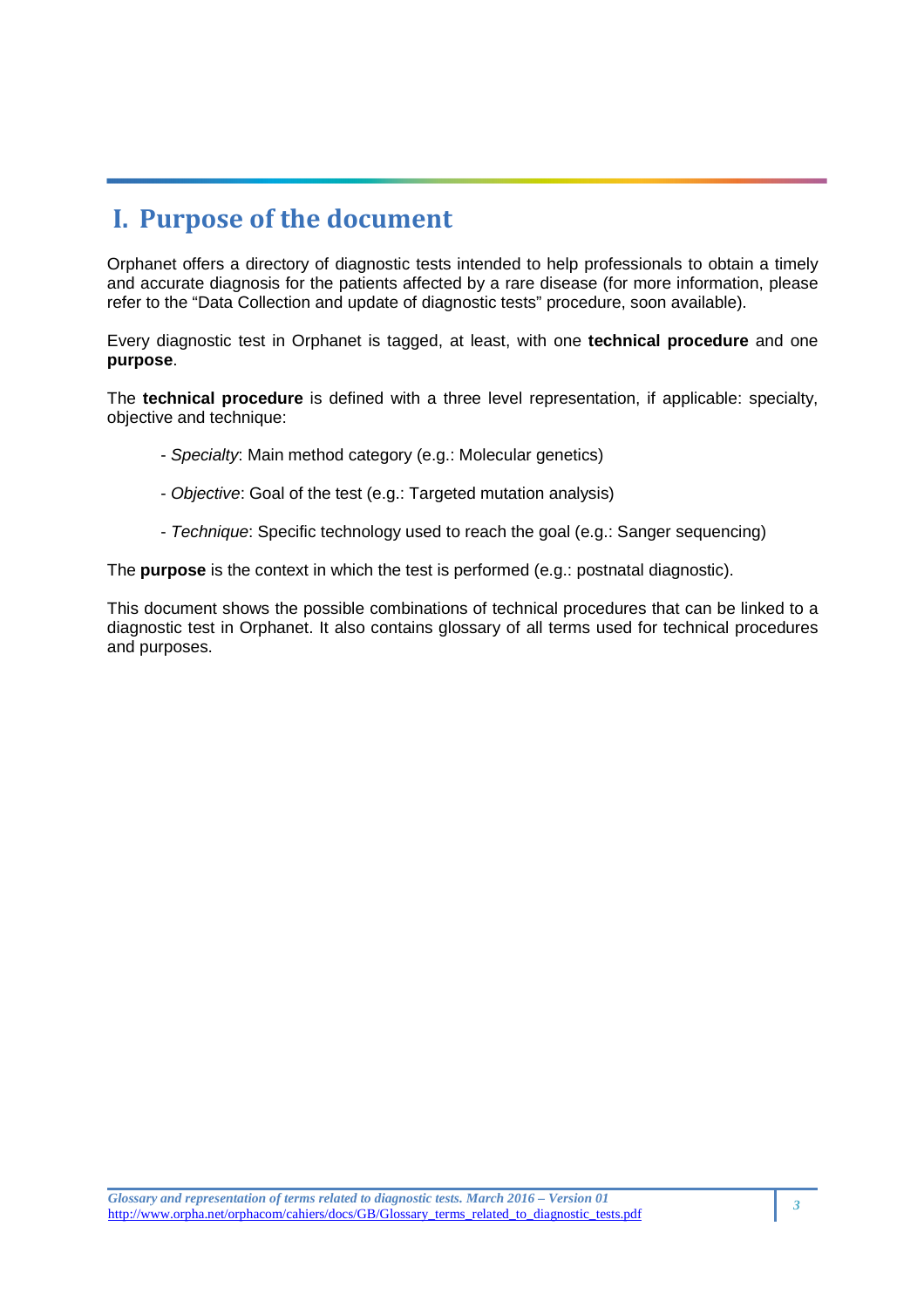## **II. Technical procedure representation**

#### **1. MOLECULAR GENETICS:**

- o Targeted mutation analysis
	- o Sanger sequencing
	- o NGS sequencing (except WES)
	- o PCR based techniques
	- o MLPA based techniques
- o Mutation scanning / screening and sequence analysis of selected exons
	- o Sanger sequencing
	- o NGS sequencing (except WES)
	- o PCR based techniques
- o Sequence analysis: entire coding region
	- o Sanger sequencing
	- o NGS sequencing (except WES)
	- o Whole exome sequencing (WES)
- o Uniparental disomy study
	- o Array based techniques
	- o Microsatellite analysis
- o Methylation analysis
	- o MLPA based techniques
	- o BS-Pyrosequencing
	- o Array based techniques
- o Deletion / duplication analysis
	- o MLPA based techniques
	- o PCR based techniques
	- o Array based techniques
	- o NGS sequencing (except WES)

#### **2. CYTOGENETICS**

- o Detection of chromosome alterations large in size
	- o FISH
	- o M-FISH / SKY
	- o Karyotyping
	- o NGS sequencing (except WES)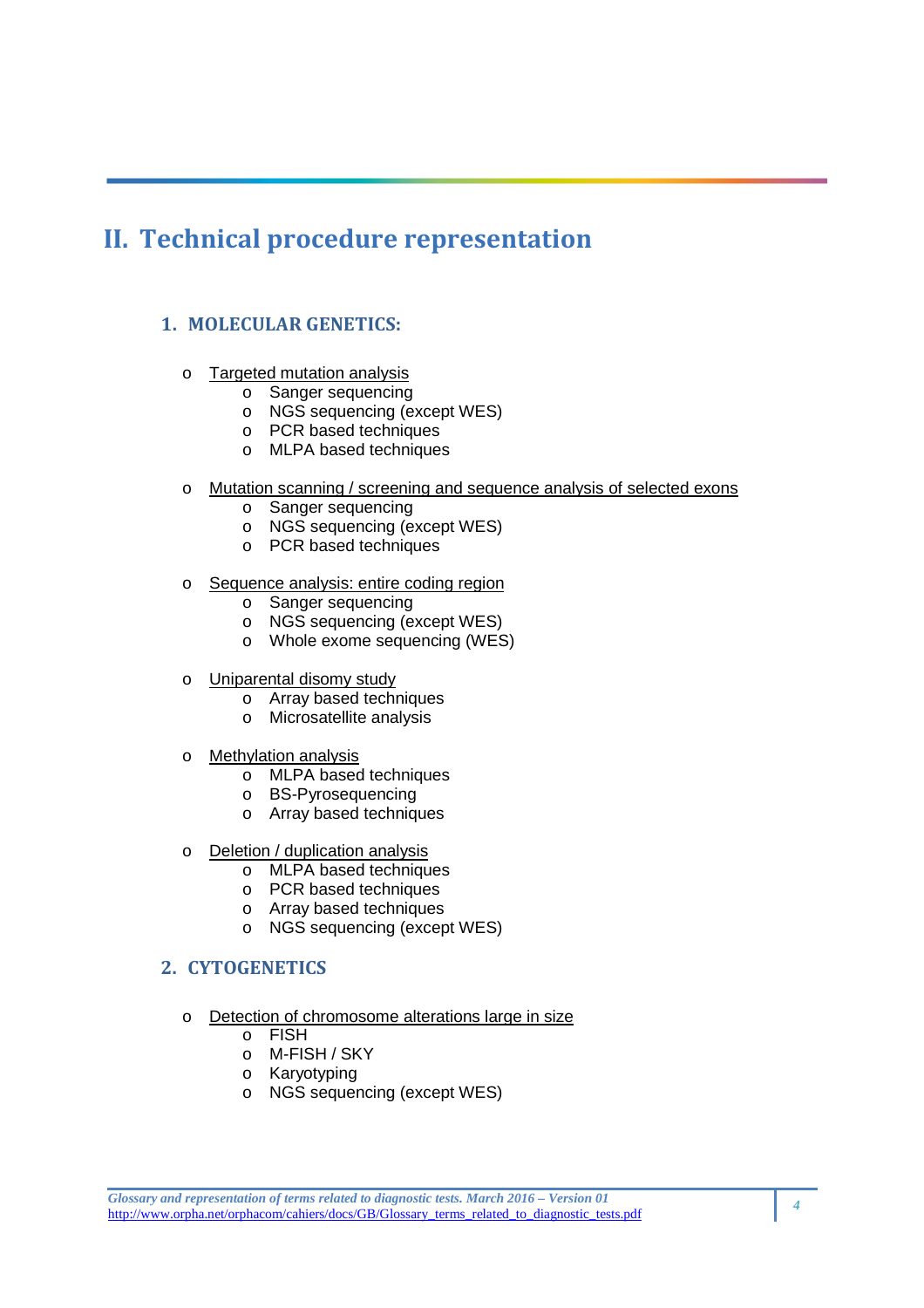- o Detection of microdeletion / microduplication
	- o MLPA based techniques
	- o Array based techniques
	- o FISH
- o Chromosomal instability
	- o Chromosome breakage study

#### **3. BIOCHEMICAL GENETICS**

- o Analyte / enzyme assay
- o Protein expression
	- o Immunohistochemistry
	- o Western blot

#### **4. PARASITOLOGY**

- **5. BACTERIOLOGY**
- **6. VIROLOGY**
- **7. MYCOLOGY**
- **8. IMMUNOLOGY**
- **9. HEMATOLOGY**
- **10. PATHOLOGY**
- **11. IMAGING**
- **12. OTHER**

### **III. Glossary**

#### **1. Specialties:**

**Molecular genetics**: Set of procedures to study the structure and function of genes at a molecular level.

**Cytogenetics**: Set of procedures to study the structure and function of the chromosomes.

**Biochemical genetics**: Set of procedures to study the fundamental relationships between genes, protein, and metabolism.

**Pathology**: Set of procedures to perform macroscopic and pathological analysis.

**Immunology**: Set of procedures to assess the function or expression of antibodies.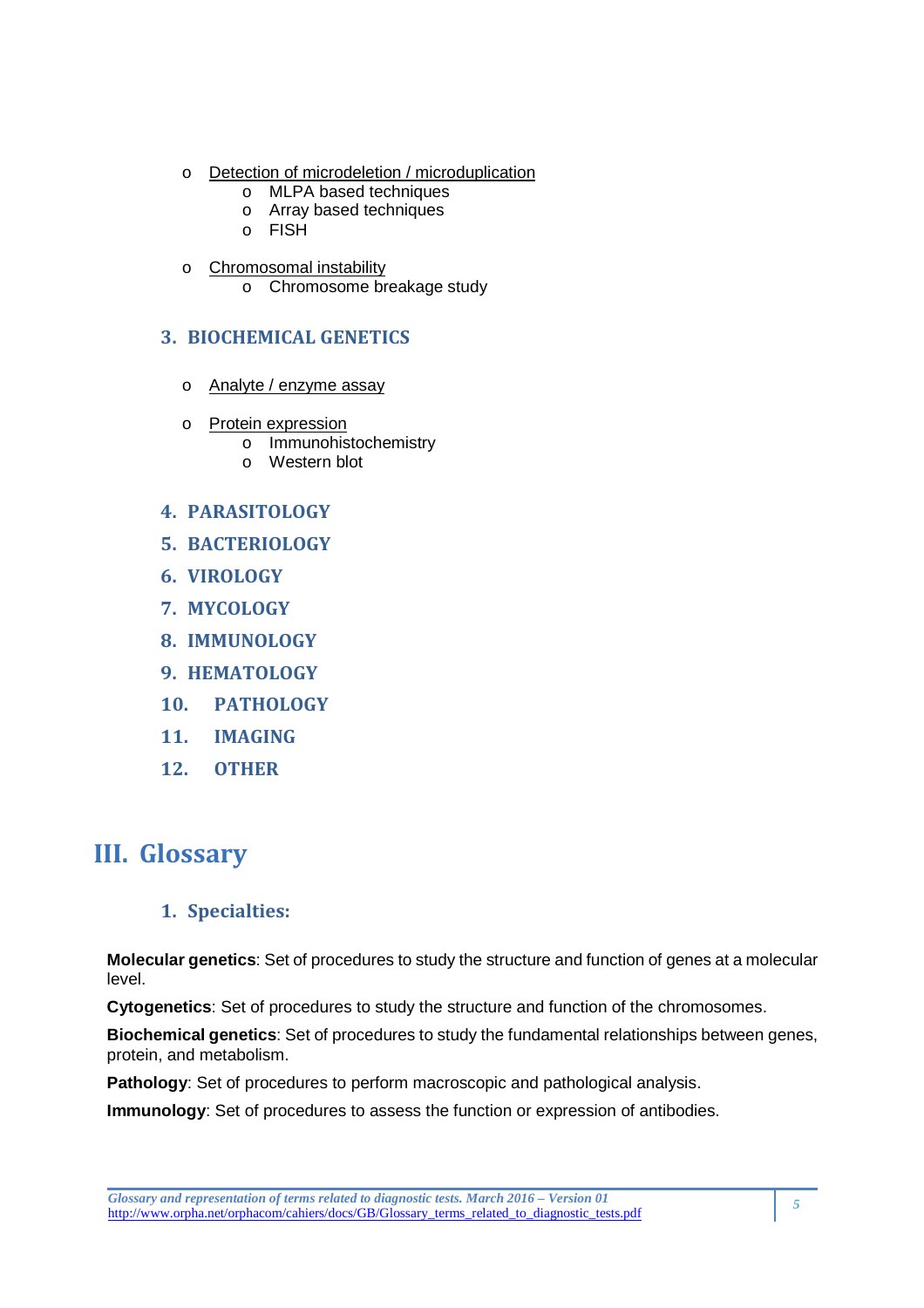**Parasitology**: Set of procedures applied to the identification of parasites.

**Bacteriology**: Set of procedures applied to the identification bacterial pathogens.

**Virology**: Set of procedures applied to the identification of virus.

**Mycology**: Set of procedures applied to the identification of fungi.

**Hematology**: Set of procedures applied to the identification of constitutional or somatic blood disorders.

**Imaging**: Technique of creating visual representations of the interior of a body for clinical analysis and medical intervention.

#### **2. Objectives:**

**Targeted mutation analysis**: Molecular genetics procedure for either a nucleotide repeat expansion (e.g., the trinucleotide repeat expansion associated with Huntington disease), or one or more specific mutations (e.g., Glu6Val for sickle cell anemia, a panel of mutations for cystic fibrosis).

**Mutation scanning / screening and sequence analysis of selected exons**: Molecular genetics procedure by which a segment of DNA is screened to identify known variant gene regions, and by which specific exons, likely to contain the disease-causing mutations, are sequenced to identify known or de novo sequence variations.

**Sequence analysis: entire coding region**: Molecular genetics procedure by which the nucleotide sequence is determined for the entire coding region of a gene to identify known or de novo sequence variations.

**Uniparental disomy study**: Molecular genetics procedure used to identify if specific chromosomes or chromosomal segments are maternally or paternally derived.

**Methylation analysis**: Molecular genetics testing that evaluates the methylation status of a genetic locus and is used to diagnose conditions in which these patterns may influence the presence or absence of disease.

**Deletion / duplication analysis**: Molecular genetics procedure used to identify large size deletion or duplication of DNA (typically between 40 base pairs and 40 Kilobases) within a gene.

**Detection of chromosome alterations large in size**: Cytogenetic testing to identify any change in the normal structure or number of chromosomes.

**Detection of microdeletion / microduplication**: Cytogenetic testing to detect a chromosomal deletion or duplication spanning several genes that is too small (< 5 Megabases) to be detected by conventional cytogenetic methods.

**Chromosomal instability**: Cytogenetic testing to detect a type of genomic alteration in which chromosomes are unstable, such that either whole chromosomes or parts of chromosomes are duplicated or deleted

**Analyte / enzyme assay**: Biochemical techniques to measure the enzyme activity or an analyte that can be absent, reduced or increased in quantity, as a result of an abnormality in a metabolic pathway.

**Protein expression**: Biochemical procedure used to analyse quantitatively or qualitatively a specific protein through different techniques.

*Glossary and representation of terms related to diagnostic tests. March 2016 – Version 01*  Giossary and representation of terms related to diagnostic tests. March 2016 – Version 01<br>http://www.orpha.net/orphacom/cahiers/docs/GB/Glossary\_terms\_related\_to\_diagnostic\_tests.pdf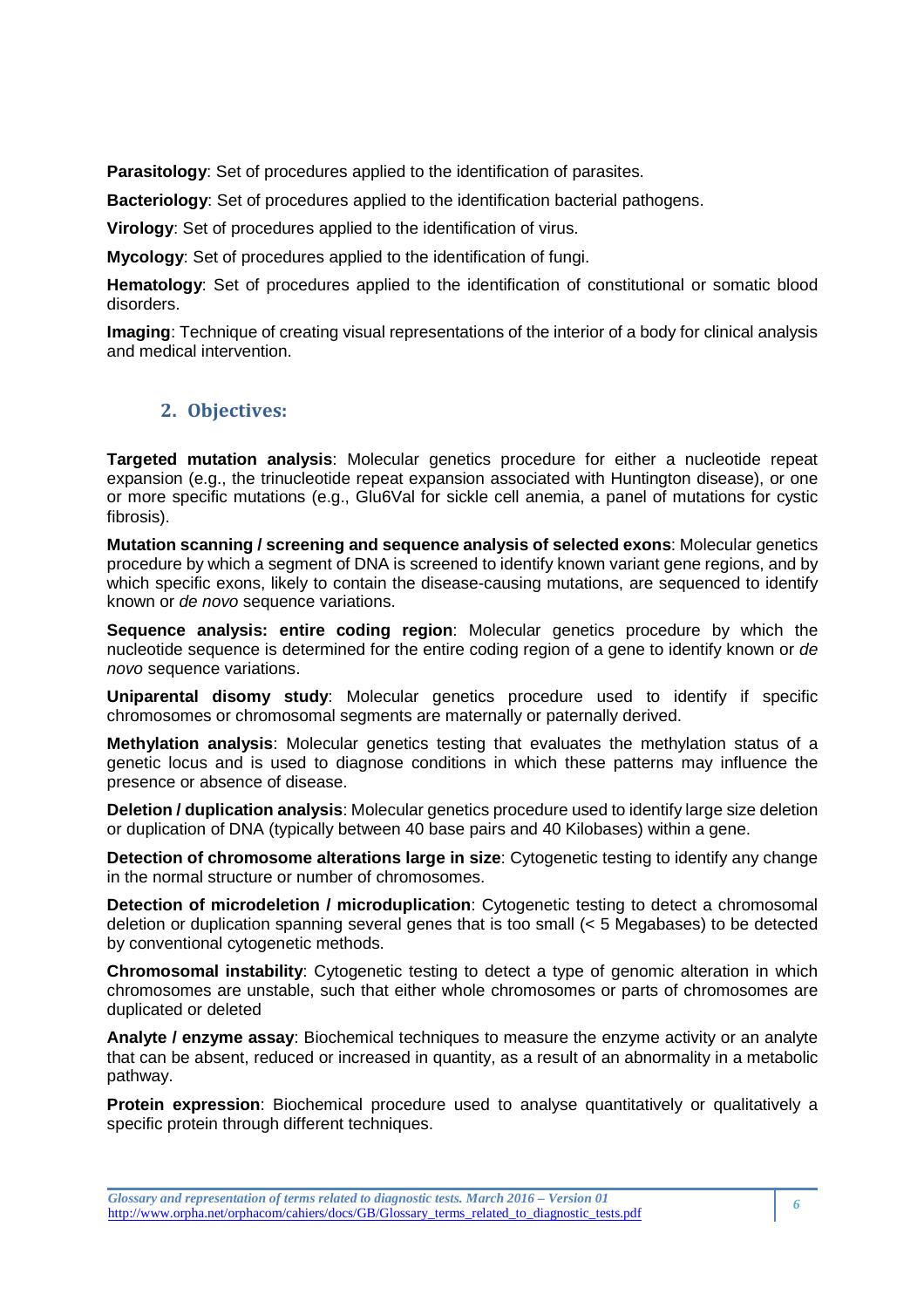#### **3. Techniques:**

**Sanger sequencing**: Classical technique of DNA sequencing considered the gold standard for mutation detection and highly sensitive for the detection of point mutations, splice site mutations, and small insertions and deletions. It allows to confirm the pathogenic sequence variants identified by next generation sequencing (NGS). It constitutes the method of choice to confirm the diagnosis of a disorder known to be associated with a single locus or gene.

**Next generation sequencing (NGS)** (except WES): also known as high-throughput DNA sequencing, is the catch-all term used to describe a number of different methods that rely on parallel analysis of multiple DNA fragments (e.g., panel of genes).

**Whole Exome Sequencing** (WES): Application of the next-generation technology to determine the variations of all coding regions, or exons, of known genes.

**PCR (polymerase chain reaction) based techniques**: Techniques that rely on PCR to amplify stretches of DNA by creating many identical or near-identical copies, such as QF-PCR (Quantitative Fluorescence-Polymerase Chain Reaction) or QMPSF (Quantitative Multiplex Polymerase Chain Reaction of Short Fluorescent).

**MLPA based techniques:** High-throughput techniques used mainly for copy number quantification (deletions and duplications), but as well for specific mutations screening and methylation status analysis of genomic sequences (MS-MLPA).

**Array based techniques**: Techniques based on a microscopic ordered array of nucleic acids, proteins, small molecules, cells or other substances that enables parallel analysis of complex samples.

**Microsatellite analysis:** Analysis of simple sequence repeats, a type of genetic polymorphism commonly used for mapping, linkage analysis and to trace inheritance patterns.

**BS-Pyrosequencing (Bisulfite pyrosequencing)**: Technique that allows for detailed and high resolution analysis of DNA methylation at specific genomic regions.

**FISH (fluorescent in situ hybridization)**: Molecular cytogenetic technique used to detect and localize the presence or absence of specific DNA sequences on chromosomes.

**Multicolor FISH (M-FISH) / spectral karyoptyping (SKY)**: SKY and M-FISH use "whole chromosome paint" DNA probes, which are labelled with a unique fluorescent colour for each of the 24 pairs of human chromosomes. The technique visualizes and identifies chromosomal material in marker chromosomes and subtle translocations whose origin cannot be determined by other cytogenetic techniques.

**Karyotyping**: Karyotyping is a test to identify and evaluate any major chromosomal anomaly analyzing the size, shape, and number of chromosomes in a sample of cells.

**Chromosome breakage analysis**: Cytogenetics technique for assessing genomic instability performed on metaphasic caryotypes. Chromosome breaks occur either as a result of damage to DNA (by e.g. radiation or chemicals) or as part of the mechanism of recombination like in Fanconi anemia disease and other genetic disorders with elevated rates of chromosomal breakage or instability, leading to chromosomal rearrangements.

**Immunohistochemistry:** Biochemical testing to detect the presence of specific proteins in cells or tissues by means of a specific antigen/antibody reaction tagged with a visible label.

*Glossary and representation of terms related to diagnostic tests. March 2016 – Version 01*  Glossary and representation of terms related to diagnostic tests. March 2016 – Version 01<br>http://www.orpha.net/orphacom/cahiers/docs/GB/Glossary\_terms\_related\_to\_diagnostic\_tests.pdf